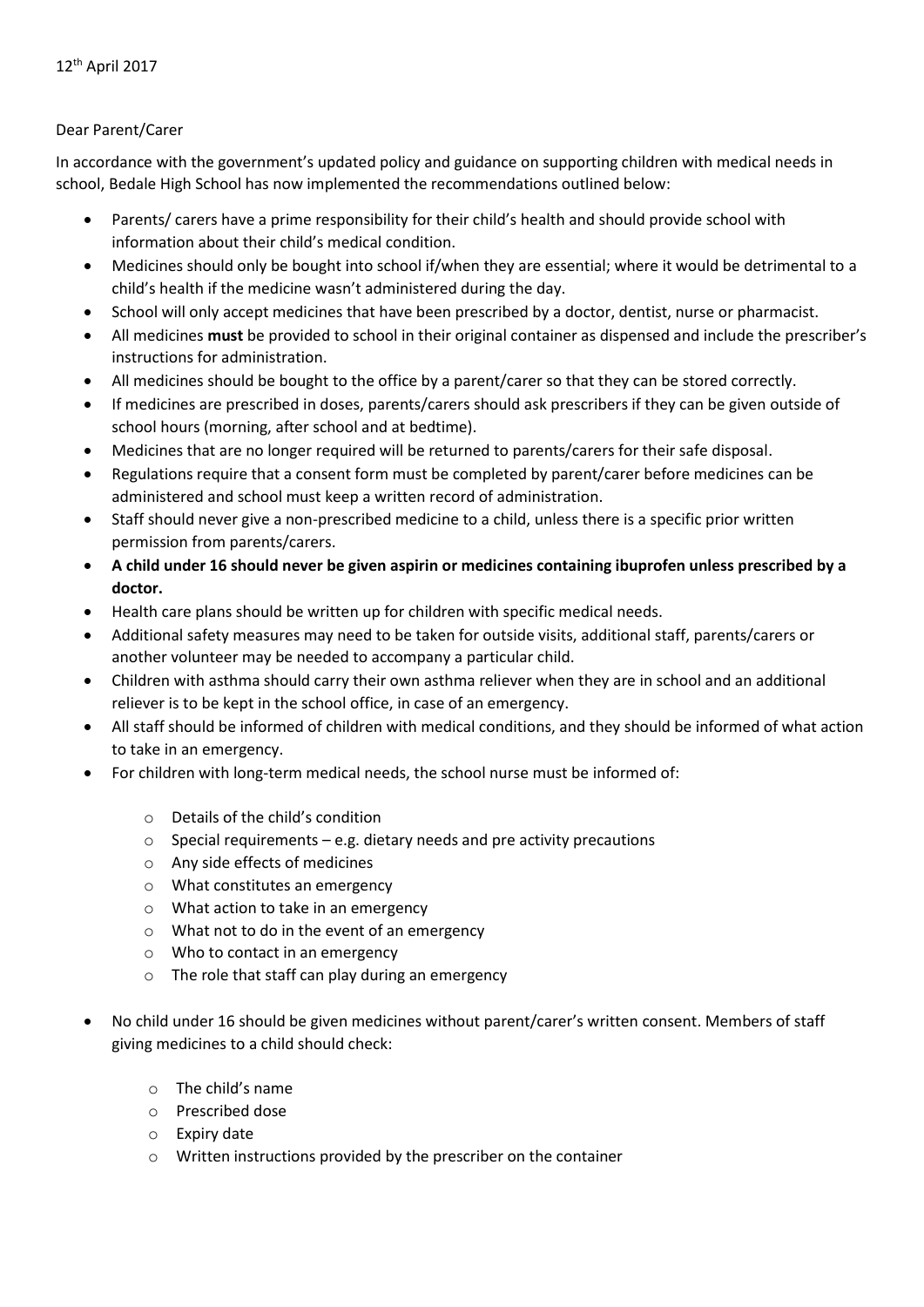For children with specific medical needs, for example, epilepsy, nut allergy etc, an appointment can be made with the school nurse, Head of House and Senior First Aider to draw up a 'Health Care Plan' as it is essential that children's medical needs are met by the school and a plan is in place in case of an emergency.

Attached is a Parental Agreement for the administering of medicines, which will need completing and sending to the school office before any medication can be given to children. A copy of this form can be downloaded from the Bedale High School website under the 'parent' tab.

If you require any further information, please do not hesitate to contact the school office on 01677 422419.

Yours faithfully

Arty Padi

Mr T Rawdin Headteacher